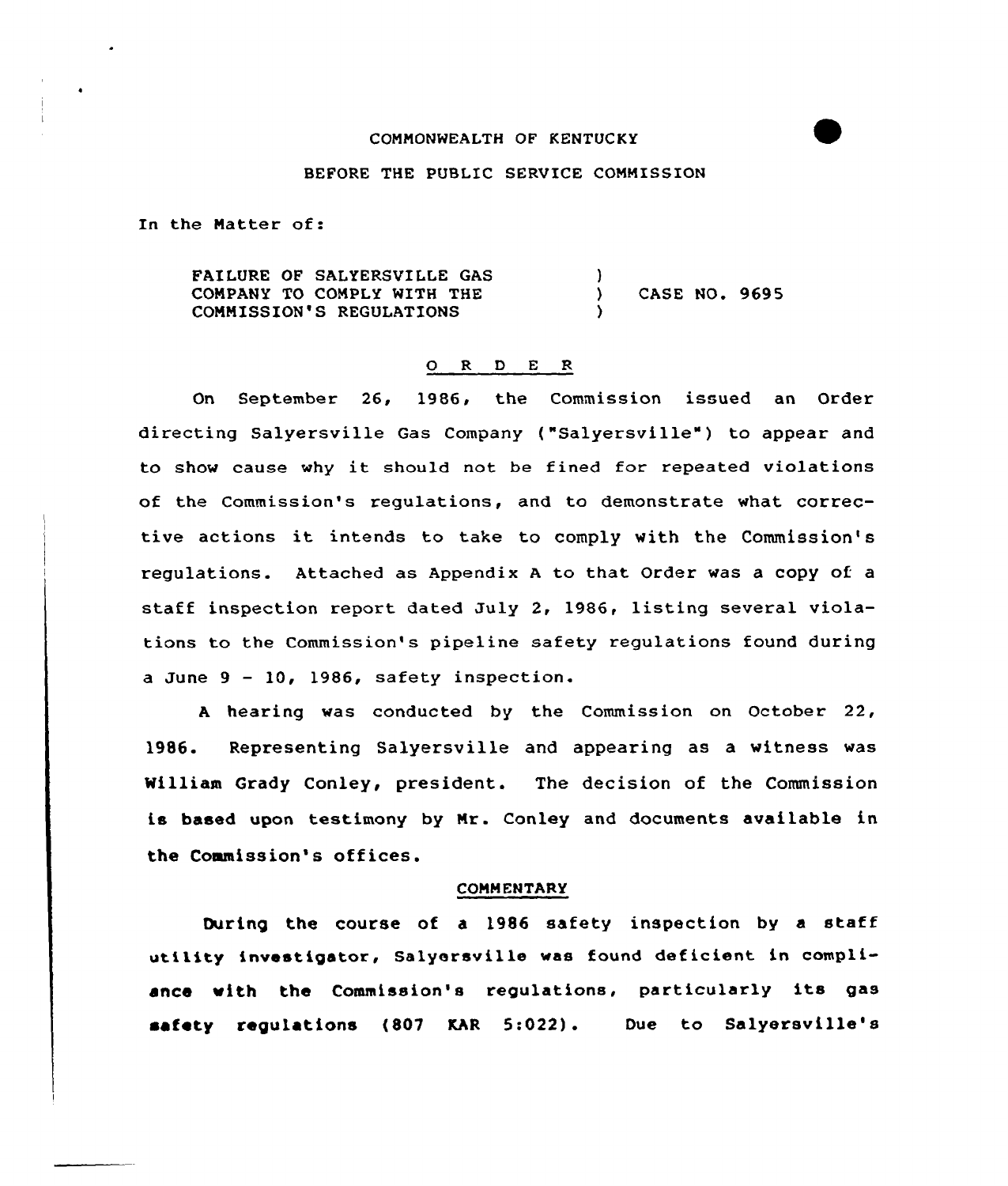repeated violations of the Commission's regulations, this show cause proceeding was initiated. Salyersville was cited for noncompliance with the requirements of 807 KAR 5:022, Section 13(3), Operation and Maintenance Plan; 807 KAR 5:022, Section 13(9), Emergency Plan; 807 KAR 5:022, Section 13(8), Damage Prevention Program; 807 KAR 5:022, Section 13(7), Procedures for continuing surveillance; 807 KAR 5:022, Section 13(10), Procedures for investigation of failures} 807 KAR 5:022, Section 14(12), Patrolling; 807 KAR 5:022, Section 14(21), Inspection and testing of regulators and relief valves; 807 KAR 5:022, Section 14(25), Valve maintenance; 807 KAR 5:022, Section 13(17), Odorization of gas; 807 KAR 5:022, Section 14(5}, Line markers; and 807 KAR 5:027, Section 7, Annual Leak Report. Nithout adequate, up-to-date records relating to maintenance and other activities, the Commission cannot determine whether required actions have been completed or have been performed regularly.

At the hearing Salyersville presented to the Commission an Operating and Naintenance Plan, tiled as Exhibit 1, which included a damage prevention program, procedures for continuing surveillance, procedures for investigation of failures and an emergency plan. These documents have been reviewed by the Commission staff and vere determined to be incomplete and inconsistent with the Salyersville system. While the Commission recognizes the efforts Salyersville has made in preparing these plans, significant modifications must be made to make them up-to-date and more compatible with the Salyersville system.

 $-2-$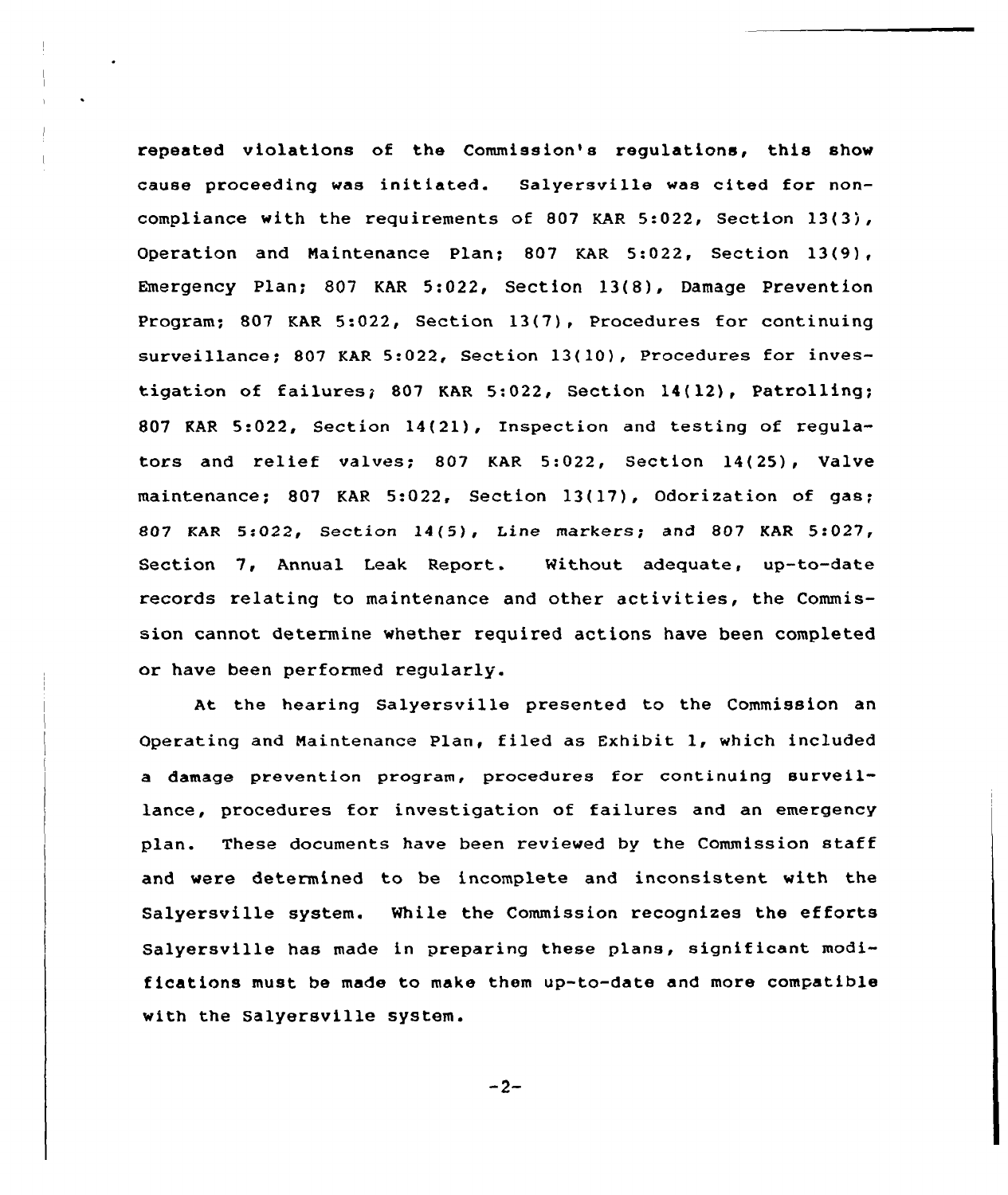Salyersville testified that the system is patrolled, annual maintenance on regulators and relief valves is performed, the main line valves are inspected, and odorant checks are made as required, but no records are kept. Salyersville also stated that it had failed to file the Annual Leak Report for 1985.

Salyersville admitted that records have not been kept as prescribed by 807 KAR 5:022. salyersville has been cited previously for many of the same deficiencies. The commission is of the opinion that Salyersville has shown a consistent disregard for the Commission's regulations and finds it necessary to levy <sup>a</sup> fine against Salyersville for the reasons stated herein.

### FINDINGS AND ORDERS

After reviewing the records and being advised, the Commission is of the opinion and hereby finds that:

1. The safety inspection conducted on June 9 - 10, 1986, found Salyersville in violation of numerous regulations of the Commission.

2. Salyersville has repeatedly been cited for many of these same violations.

3. Salyersville should file with the Commission <sup>a</sup> revised copy of its Operation and Maintenance Plan that is compatible with its system. This Plan should also include a damage prevention program, procedures for continuing surveillance, procedures for investigation of failures, and an emergency plan.

4. Salyersville should file with the Commission <sup>a</sup> copy of the completed map of the system.

 $-3-$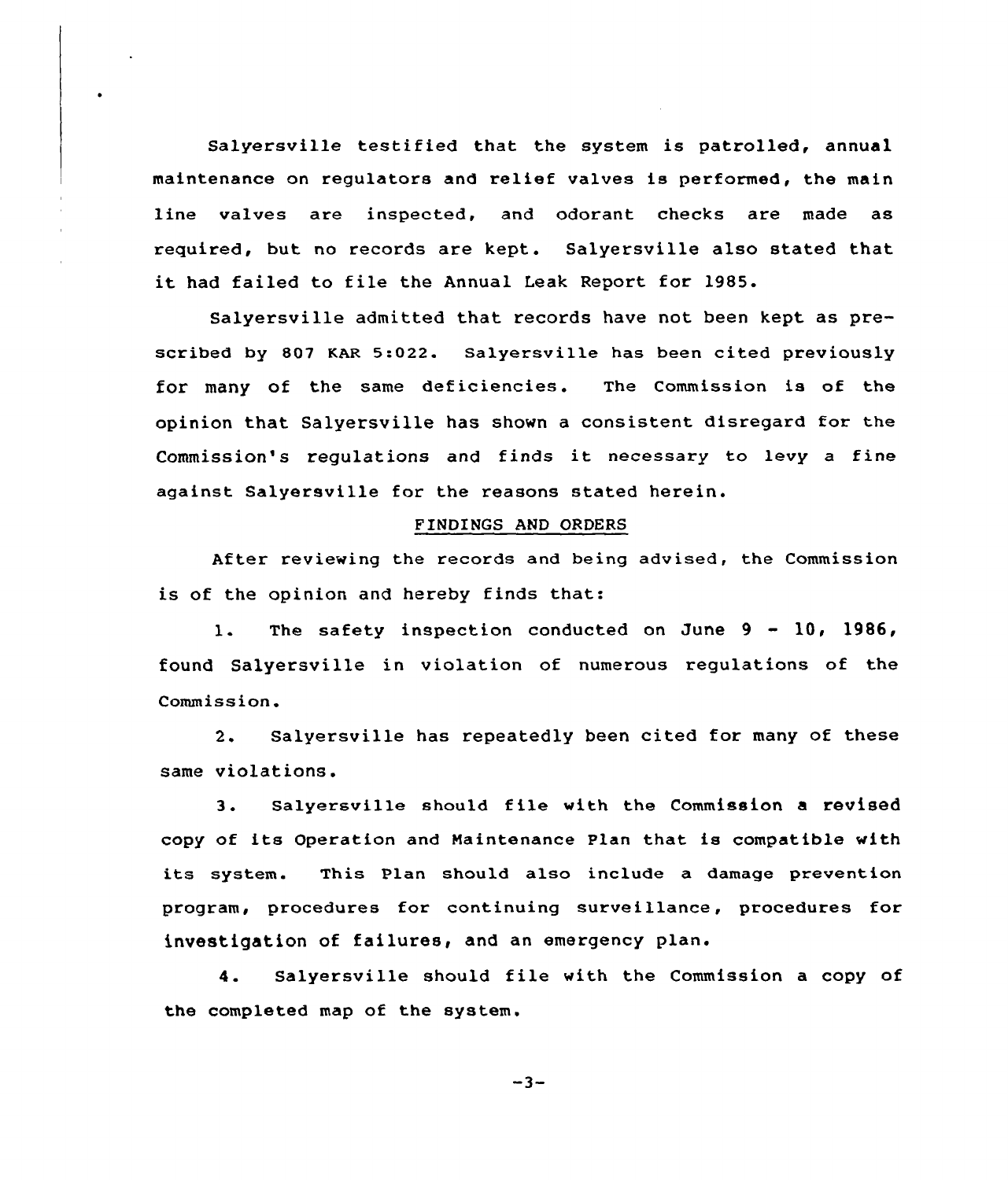5. <sup>A</sup> fine should be levied against Salyersville in the amount of \$ 5000 for its failure to comply with the Commission's record-keeping regulations. The \$ 5000 is based upon five separate safety related violations of the Commission's record-keeping regulations.

6. Salyersville should issue a check to the Commission in the amount of \$2500 payable to the State Treasurer within 30 days of the date of this Order. <sup>A</sup> report detailing its efforts to comply with the Commission's requirements should be filed with the check. The remaining \$2500 in fines shall be payable contingent upon Salyersville's compliance with the Commission's recordkeeping regulations and the determination made in the follow-up inspection. The follow-up inspection will be conducted on January 27, 1987. Disregard of this Order may result in additional penalties.

IT IS THEREFORE ORDERED that:

1. Within <sup>30</sup> days of the date of this Order, Salyersville shall submit to the Commission <sup>a</sup> revised copy of its Operating and Naintenance Plan, including a damage prevention program, procedures for continuing surveillance, procedures for investigation of failures, and an emergency plan.

2. Within 20 days of the date of this Order, Salyersville shall submit to the Commission a copy of the completed system map.

3. Salyersville shall remit to the Commission within 30 days the sum of 82500 for its failure to comply with the Commission's record-keeping regulations.

$$
-4-
$$